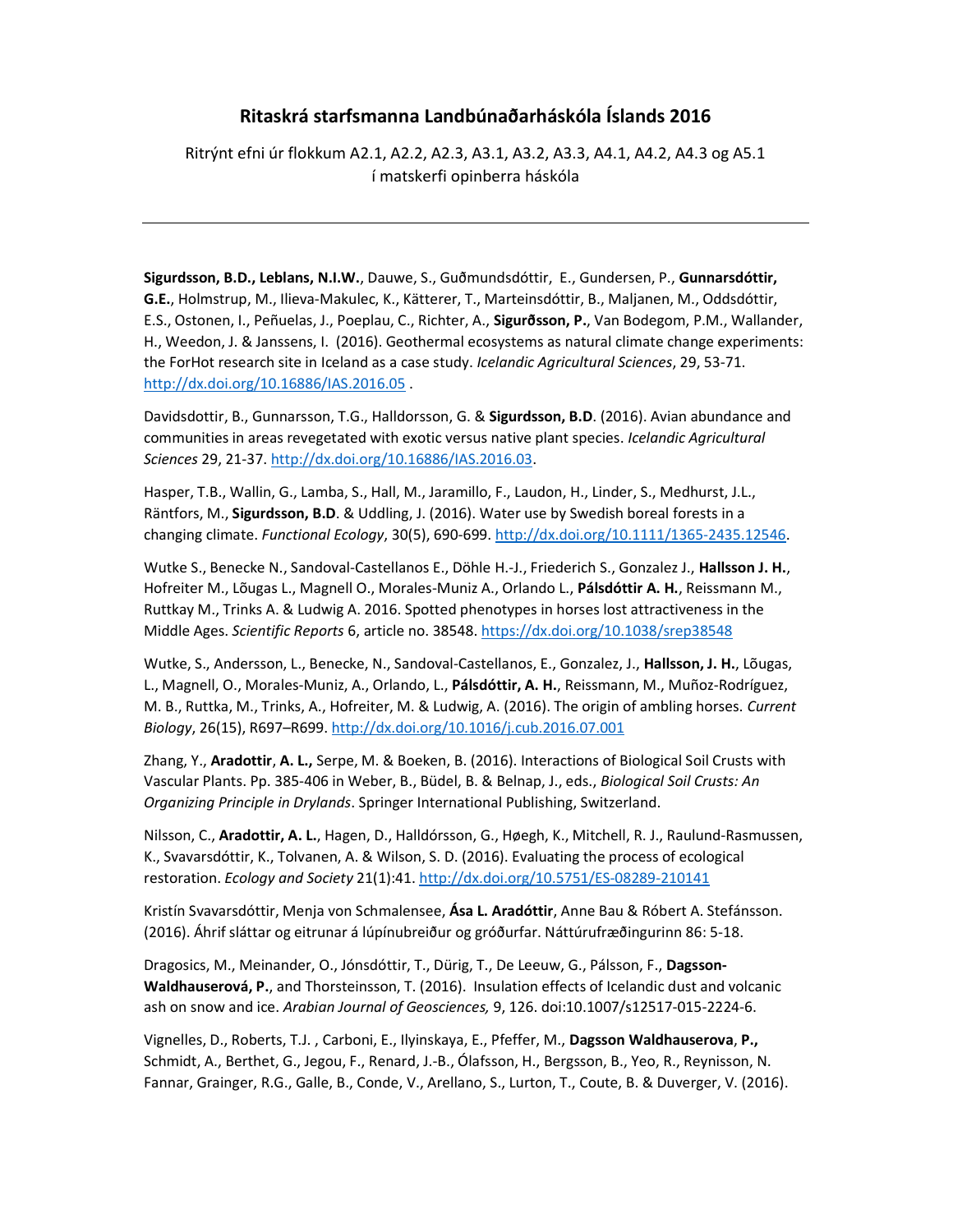Balloon-borne measurement of the aerosol size distribution from an Icelandic flood basalt eruption. Earth and Planetary Science Letters, 453, 252-259. http://dx.doi.org/10.1016/j.epsl.2016.08.027.

Renard, J.-B., Dulac, F., Berthet, G., Lurton, T., Vignelles, D., Jégou, F., Tonnelier, T., Jeannot, M., Couté, B., Akiki, R., Verdier, N., Mallet, M., Gensdarmes, F., Charpentier, P., Mesmin, S., Duverger, V., Dupont, J.-C., Elias, T., Crenn, V., Sciare, J., Zieger, P., Salter, M., Roberts, T., Giacomoni, J., Gobbi, M., Hamonou, E., Olafsson, H., Dagsson-Waldhauserova, P., Camy-Peyret, C., Mazel, C., Décamps, T., Piringer, M., Surcin, J. & Daugeron, D. (2016). LOAC: a small aerosol optical counter/sizer for groundbased and balloon measurements of the size distribution and nature of atmospheric particles – Part 2: First results from balloon and unmanned aerial vehicle flights. Atmospheric Measurement Techniques, 9, 3673-3686, http://dx.doi.org/10.5194/amt-9-3673-2016 .

Svensson, J., Virkkula, A., Meinander, O., Kivekäs, N., Hannula, H.-R., Järvinen, O., Peltoniemi, J.I., Gritsevich, M., Heikkilä, A., Kontu, A., Neitola, K., Brus, D., Dagsson-Waldhauserova, P., Anttila, K., Vehkamäki, M., Hienola, A., de Leeuw, G. & Lihavainen, H. (2016). Soot-doped natural snow and its albedo — results from field experiments. Boreal Environment Research, 21, 481–503. http://hdl.handle.net/10138/172963

Yoshida, A., Moteki, M., Ohata, S., Mori, T., Tada, R., Dagsson-Waldhauserova, P. & Kondo, Y. (2016). Detections of light-absorbing iron oxide particles using a single-particle soot photometer. Aerosol Science Technology, 50, 3. http://dx.doi.org/10.1080/02786826.2016.1146402

Bartik, M., Janco, M., Strelcova, K., Skvareninova, J., Skvarenina, J., Miklos, M., Vido, J. & Dagsson-Waldhauserova, P. (2016). Rainfall interception in a disturbed montane spruce (Picea abies) stand in the West Tatra Mountains. Biologia, 71, 9, 1002-1008. http://dx.doi.org/10.1515/biolog-2016-0119.

Arnalds, O., Oskarsson, H., Gudmundsson, J., Brink, S.H. & Gisladottir, F.O. 2016. Icelandic inland wetlands: Characteristics and extent of draining. Wetlands, 36, 759–769. http://dx.doi.org/10.1007/s13157-016-0784-1. Review paper.

Arnalds, O., Dagsson-Waldhauserova, P. & Olafsson, H. (2016). The Icelandic volcanic aeolian environment: Processes and impacts – A review. Aeolian Research 20, 176-195. http://dx.doi.org/10.1016/j.aeolia.2016.01.004.

Dagsson-Waldhauserova, P., Magnusdottir, A.Ö., Olafsson, H. & Arnalds, O. (2016). The spatial variation of dust particulate matter concentrations during two Icelandic dust storms in 2015. Atmosphere 7(6),77. http://dx.doi.org/10.3390/atmos7060077.

Meinander, O., Dagsson-Waldhauserova, P. & Arnalds, O. (2016). Icelandic volcanic dust can have a significant influence on the cryosphere in Greenland and elsewhere. Letter to the editor. Polar Research 35, 31313. http://dx.doi.org/10.3402/polar.v35.31313.

Solberg, S., Göransson, M., Petersen, M.A., Yndgaard, F. & Jeppson, S. (2016) Caraway essential oil composition: The role of location and genotype. Biochemical Systematics and Ecology 66: 351-357. http://dx.doi.org/10.1016/j.bse.2016.05.012.

Ross L. C., Austrheim G., Asheim L. J., Bjarnason G., Feilberg J., Fosaa A. M., Hester A. J., Holand O., Jonsdottir I. S., Mortensen L. E., Mysterud A., Olsen E., Skonhoft A., Speed J. D. M., Steinheim G., Thompson D. B. A. & Thorhallsdottir A. G. (2016). Sheep grazing in the North Atlantic region: A longterm perspective on environmental sustainability. Ambio 45(5), 551-566. http://dx.doi.org/10.1007/s13280-016-0771-z